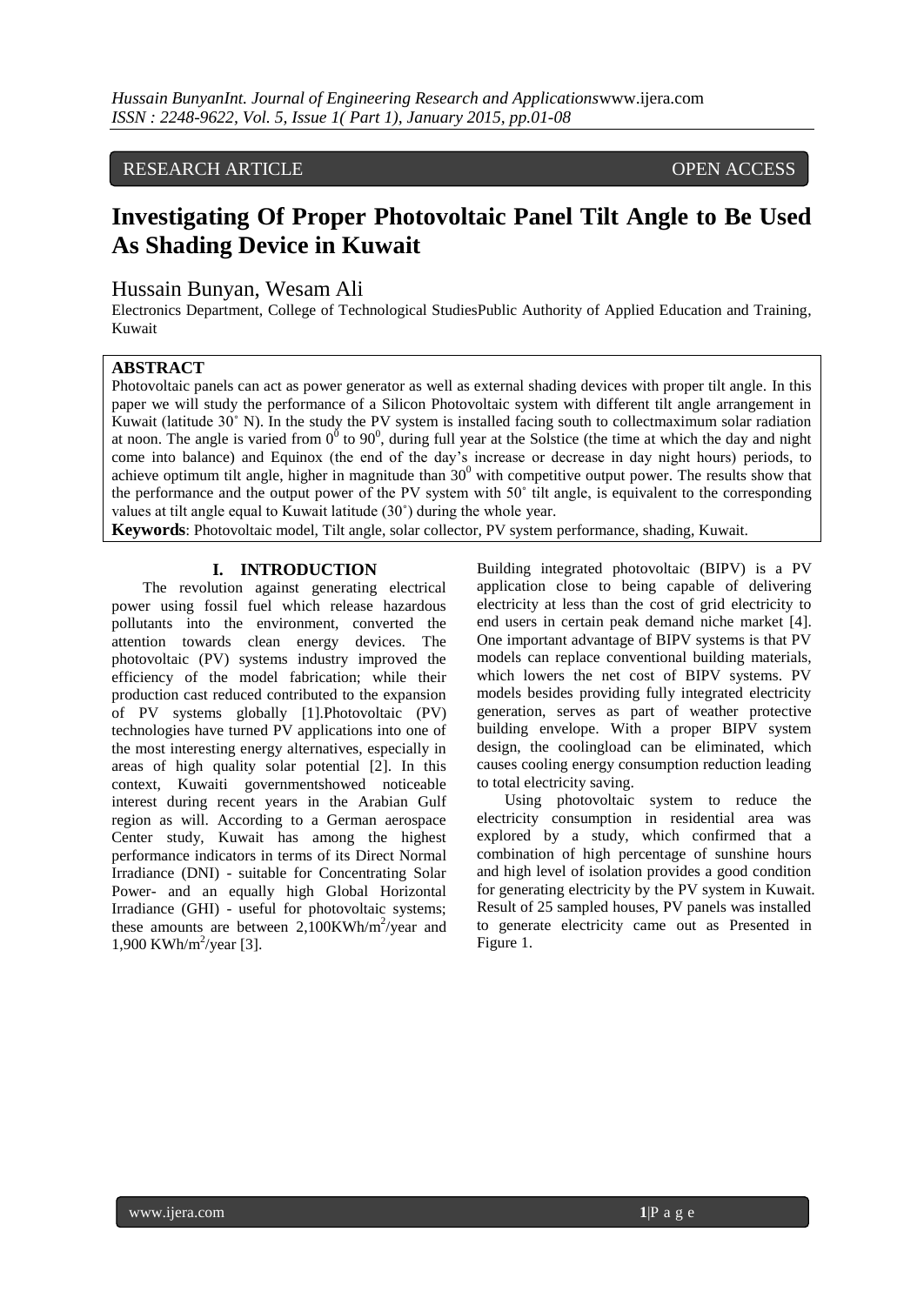*Hussain BunyanInt. Journal of Engineering Research and Applications*www.ijera.com



Figure1. Annual output power versus location (side) for sampled house

The result obtained demonstrates the feasibility of green and energy exporting architecture in Kuwait. If only PV panels located on the roof were used for example, as shading envelope with appropriate tilt angles, it is found that the power generated from the roof PV panels can provide 50% of power needed for 52% of the sampled houses. This result confirms the fact that the potential of energy saving will be bigger when BIPV systems are used, as it definitely mitigate at least 25% of the power consumption in the residential area [5]. For the purpose of using PV panels in shading, experimental investigation of the subject was held for two years period. In this context, emphasis is given on examining the effect of varying the panel tilt angle from zero degree to ninety degree searching for the best output power

within a tilt angle higher in magnitude than 30° (latitude tilt angle) that can be used in shading.

## **II. THEORETICAL ANALYSIS**

The energy generated of a PV system depends on many factors, such as sun intensity, power conversion efficiency, system location, panel instillation azimuth, tilt angle, weather conditions and so on[3] as shown in Figure 2.The tilt angle indicates how far up from the horizontal a slanted, while the azimuth angle denotes the direction of a celestial object measured clockwise around the observer's horizon from north. So an object due north has an azimuth of 0˚, one due east 90˚, south 180˚ and west 270˚



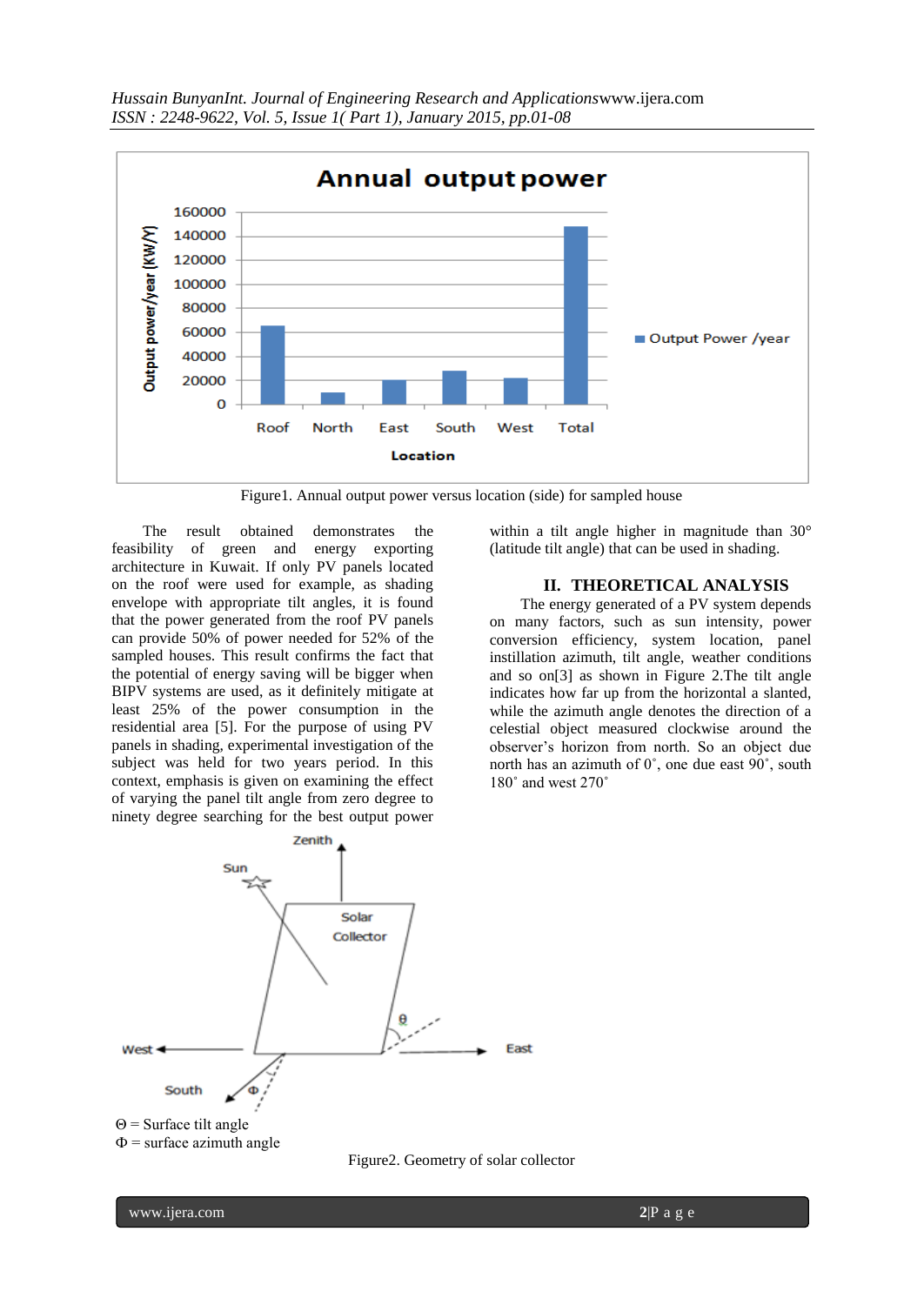Figure3.

mathematically as follows: [7]

It is known that the yearly optimum tilt angle of panel PV models to collect the maximum yearly incident solar energy is equal to the local latitude. In some applications, it may be difficult to install the PV panel with its optimum tilt angle due to the nature of application or the site in which the application will be used [6].

A number of solar cells basically a p-n diode that converts light energy into electrical energy are connected together in a series and/or parallel. An



Figure3. PV-cell equivalent circuit

 $\exp\{k_o\} \rightarrow IR_s$   $\left|-1\right|$  (1) *s*  $\left\{ \frac{d}{n} - n_p I_o \right\} \exp \left\{ \frac{d}{n} \right\}$ *I R*  $I_d = n_n I_o \left( \exp \left\{ k_o \right\} - \right)$  $\overline{\phantom{a}}$  $\cdot$  $\overline{\phantom{a}}$  $\overline{\phantom{a}}$ L  $\mathsf{L}$ L  $\mathbf{r}$  $\overline{a}$ J  $\left\{ \right.$  $\left| \right|$  $\overline{\mathcal{L}}$  $\left\{ \right.$  $\int$  $\overline{\phantom{a}}$ J  $\setminus$  $\overline{\phantom{a}}$  $\setminus$ ſ  $= n_n I_o |\exp\{k_o\}$  +

$$
I_d - n_p I_o \left[ \exp\left(\frac{\kappa_o}{n_s} + N_s \right) \right]^{-1}
$$
  
\n
$$
I_{ph} = \{I_{scr} + k_i (T - T_r) \} \frac{G}{G_r}
$$
 (2)

$$
I_{ph} = \{I_{scr} + k_i(T - T_r)\}\frac{G}{G_r}
$$
\n
$$
I_{sh} = \frac{\left(\frac{v}{n_s} + IR_s\right)}{R_p}
$$
\n
$$
I = I_{ph} - I_d - I_{sh}
$$
\n
$$
(3)
$$
\n
$$
I = I_{ph} - I_d - I_{sh}
$$
\n
$$
(4)
$$
\nThe references are respectively: n<sub>p</sub> is the parallel number of solar-cell panels, n<sub>s</sub> the series number of solar-cell

$$
I = I_{ph} - I_d - I_{sh} \tag{4}
$$

short-circuit-current of ambience, T the PV-module temperature in (K), T<sub>r</sub> the ambient temperature in (K), G the<br>
solar irradiation in (W/m<sup>2</sup>), G<sub>r</sub> reference irradiation (1000 W/m<sup>2</sup>).<br>
The output power of a PV module panels,  $I_0$  the reverse saturation current,  $R_s$  the intrinsic resistance of solar array,  $I_{sh}$  the (shunt) current of solarcell panels,  $k_0$  the constant coefficient,  $k_i$  the short-circuit-current temperature coefficient (=0.0017 A/K),  $I_{scr}$  the solar irradiation in (W/m<sup>2</sup>), G<sub>r</sub> reference irradiation (1000 W/m<sup>2</sup>)  $(1000 W/m<sup>2</sup>).$ 

The output power of a PV module is the product of output current I and terminal voltage V;  
\n
$$
P = VI = V(I_{ph} - I_d - I_{sh})
$$
\n(5)

$$
I_{d} = n_{p} I_{o} \left[ \exp \left\{ k_{o} \left( \frac{v}{n_{s}} + IR_{s} \right) \right\} - 1 \right]
$$
\n
$$
I_{ph} = \left\{ I_{scr} + k_{i} (T - T_{r}) \right\} \frac{G}{G_{r}}
$$
\n
$$
I_{sh} = \frac{\left( \frac{v}{n_{s}} + IR_{s} \right)}{R_{p}}
$$
\n
$$
I = I_{ph} - I_{d} - I_{sh}
$$
\n
$$
I = \frac{1}{n_{h}} - I_{d} - I_{sh}
$$
\n
$$
I = \frac{1}{n_{h}} - I_{d} - I_{sh}
$$
\n
$$
I = \frac{1}{n_{h}} - I_{d} - I_{sh}
$$
\n
$$
I = \frac{1}{n_{h}} - I_{d} - I_{sh}
$$
\n
$$
I = \frac{1}{n_{h}} - I_{d} - I_{sh}
$$
\n
$$
I = \frac{1}{n_{h}} - I_{d} - I_{sh}
$$
\n
$$
I = \frac{1}{n_{h}} - I_{d} - I_{sh}
$$
\n
$$
I = \frac{1}{n_{h}} - I_{h}
$$
\n
$$
I = \frac{1}{n_{h}} - I_{h}
$$
\n
$$
I = \frac{1}{n_{h}} - I_{h}
$$
\n
$$
I = \frac{1}{n_{h}} - I_{h}
$$
\n
$$
I = \frac{1}{n_{h}} - I_{h}
$$
\n
$$
I = \frac{1}{n_{h}} - I_{h}
$$
\n
$$
I = \frac{1}{n_{h}} - I_{h}
$$
\n
$$
I = \frac{1}{n_{h}} - I_{h}
$$
\n
$$
I = \frac{1}{n_{h}} - I_{h}
$$
\n
$$
I = \frac{1}{n_{h}} - I_{h}
$$
\n
$$
I = \frac{1}{n_{h}} - I_{h}
$$
\n
$$
I = \frac{1}{n_{h}} - I_{h}
$$
\n
$$
I = \frac{1}{n_{h}} - I_{h}
$$
\n
$$
I = \frac{1}{n_{h}} - I_{h}
$$
\n
$$
I = \frac{1}{n_{h}} - I_{h}
$$
\n

equivalent-circuit model of a solar cell is shown in

The photocurrent  $I_{ph}$  generated in the PV cell is proportional to the radiation collected by the cell. The current through the bypass diode  $I_d$  varies with the junction voltage  $V_t$  and the array reverse saturation current  $I_0$ . The parallel resistance  $R_p$  is very large; where the series resistance  $R_s$  is very small. The diode current  $I_d$ , the photo-induced current  $I_{ph}$  and the output current I of a single cell can be expressed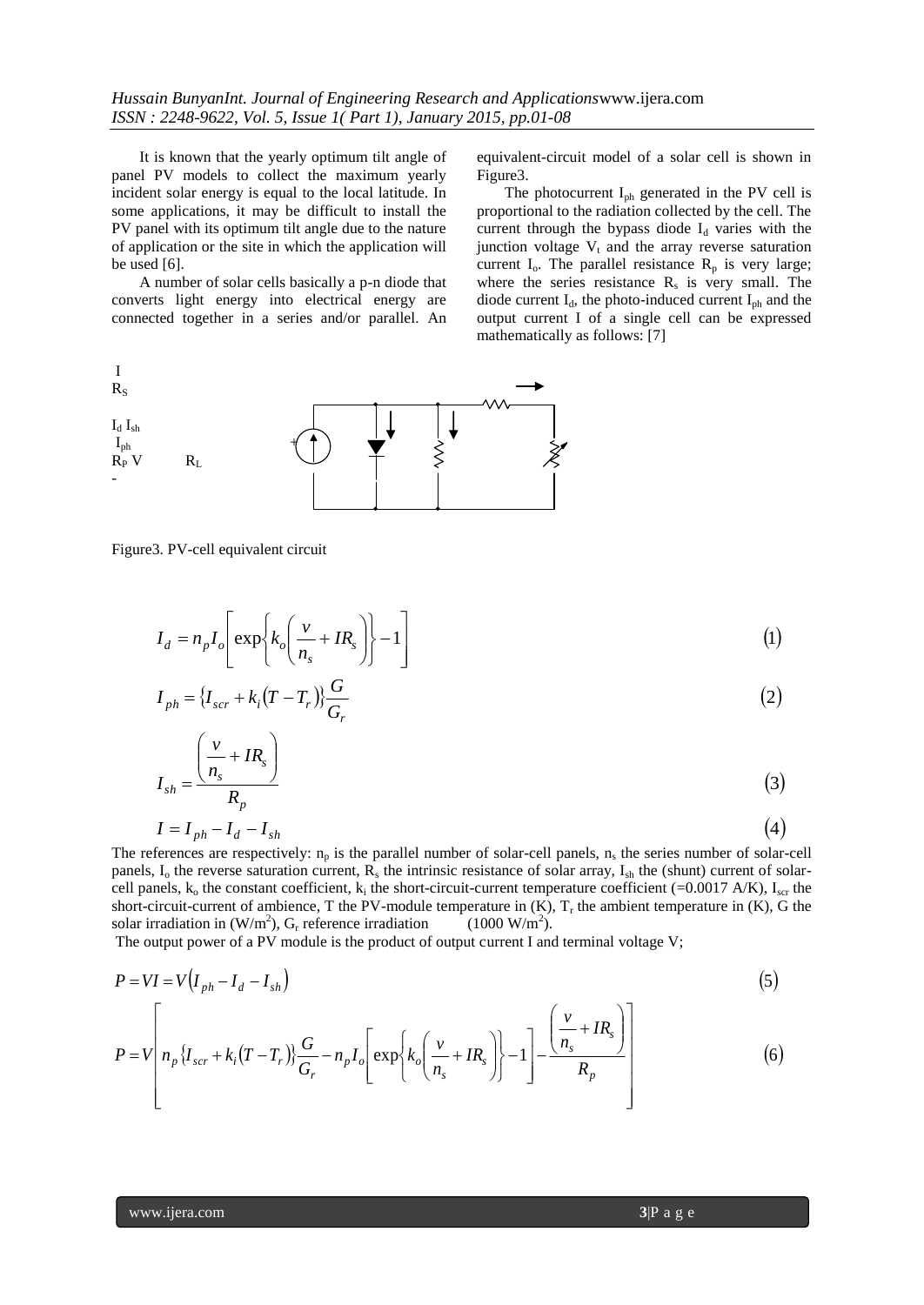## **III. EXPERIMENTAL SETUP AND PROCEDURE OF THE EXPERIMENT**

#### **3.1. Description of the experimental setup**

Measurements were conducted through two years period, on the roof ofDepartment of Electronics Engineering Technology, College of Technological studies, Public Authority for Applied Education and Training, Shuwikh, Kuwait. The exact location is determined by the geographical coordination of 29° 22' 11" N and 47° 58' 42"E.Figure 4demonstrates the quality of local solar potential through a year at horizontal plane in Kuwait. The level of solar potential during months June and July are lower than it should be due to the dust phase in the area.



Figure4. Solar potential of Kuwait based on one year solar irradiance measurements

Two monocrystalline PV modules (Model SM55, Siemens) with a rating 55 W maximum power, were used for the experiment. Table 1 shows the electrical parameters for the PV module.

Measurements included current (I), voltage (V), irradiation (G), ambient temperature (T), taken by connecting the system to a data acquisition system (Data traker, DT80) and digital Multimeter (Agilent, model 34405A). Figure.5 illustrates the schematic diagram of the measuring setup.

## Table 1

|  |  |  |  | Typical electrical parameters for experimental PV module |  |  |  |  |
|--|--|--|--|----------------------------------------------------------|--|--|--|--|
|--|--|--|--|----------------------------------------------------------|--|--|--|--|

| Maximum power rating $P_{\text{max}}$  | (W)      | 55      |  |
|----------------------------------------|----------|---------|--|
| Maximum power current $I_{\text{MPP}}$ | (A)      | 3.15    |  |
| Maximum power voltage $V_{MPP}$        | (V)      | 17.4    |  |
| Short circuit current $I_{SC}$         | (A)      | 3.45    |  |
| Open circuit voltage $V_{OC}$          | (V)      | 21.7    |  |
| Short circuit temp coefficient         | (mA / C) | 1.2     |  |
| Open circuit voltage coefficient       | (V /° C) | $-0.77$ |  |
|                                        |          |         |  |

Standard test conditions (defined as: irradiation = 1000 W/m<sup>2</sup>; cell temperature = 25°C; air mass = 1.5)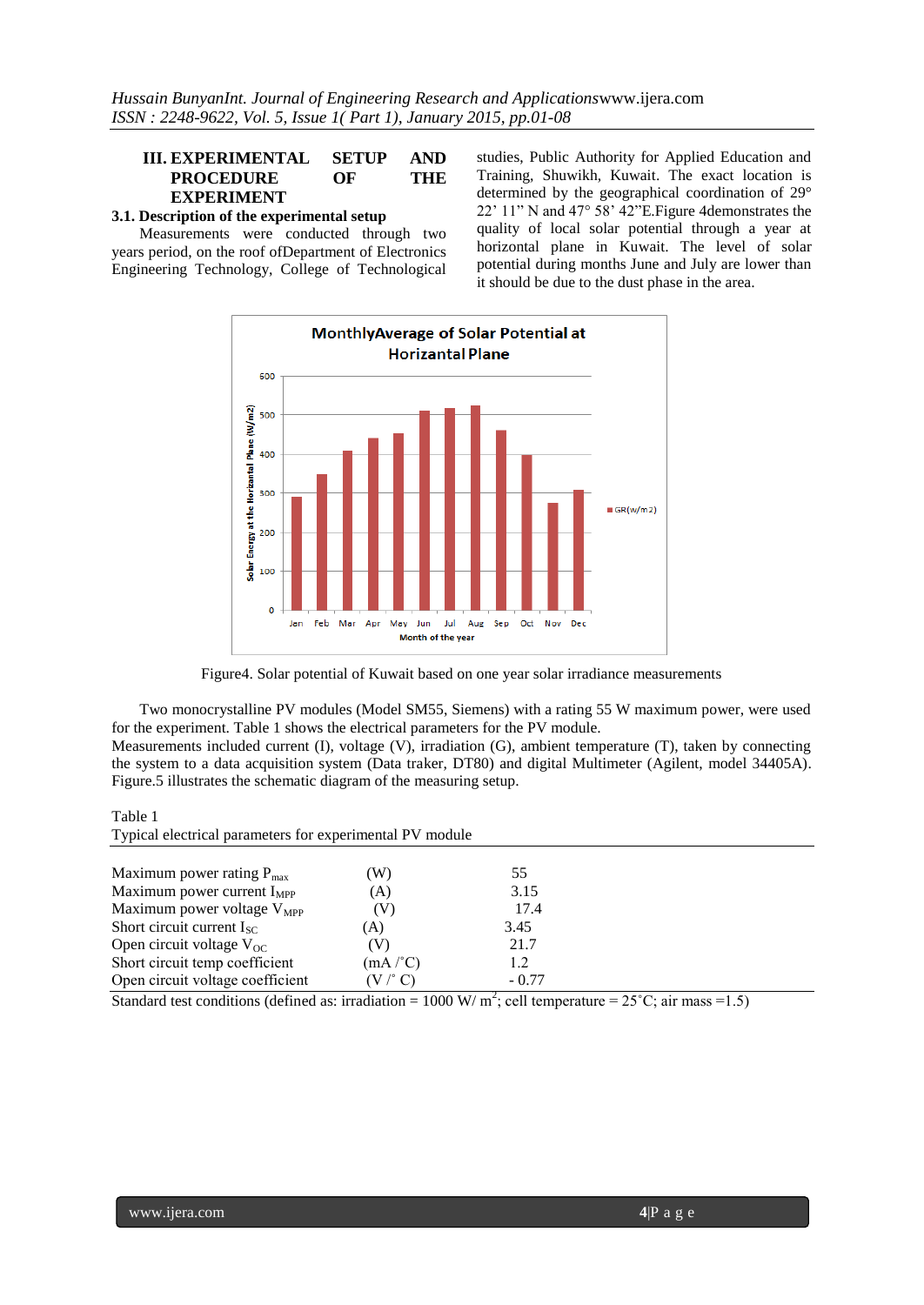

Figure5. Schematic circuit diagram of PV module measurement system

#### **3.2. Description of the experimental procedure**

The main concept of the experimental procedure is to compare between the output powers of a PV panel at different tilt angles on a real time basis, during one year. One PV panel was used, and mounted on a frame enables it to rotate 90° from horizontal by 10° step, facing south. Continuous measurements were carried out at noon by varying the tilt angle from 0° (horizontal plane) to 90° (vertical plane) by steps of 10° at the time of the two solstices and the two equinoxes of one year.In the second year two PV panels were used each mounted at a fixed frame, one was tilted at 30°, and the other tilted at 50° from horizontal, facing South. Continuous measurements were carried out during the day from 6 AM to 6 PM with a time interval of one hour. All the data collected were synchronized for data processing.

#### **IV. EXPERIMENTAL RESULTS 4.1. Seasonal optimum tilt angle**

The course of a full calendar year was investigated; by examining the effect of tilt angle on

maximum total radiation received by a surface of a photovoltaic panel facing South at noon. Figure 6 shows the effect of tilt angle from  $0^{\circ}$  to  $90^{\circ}$  from horizontal on PV output power.

Comparing between the output power curves, it is determined that the maximum output power on south facing surface at solar noon can be obtained with the tilt angles of 30˚, 40˚and 50˚at March Equinox (vernal), with the sun elevation of  $60^\circ$ ;  $0^\circ$ ,  $10^\circ$  and 20˚ at June, Solstice (northern), with the sun elevation of 84˚from horizontal; with 30˚, 40˚ and 50˚at September, Equinox (autumnal), with the sun elevation of 60˚ from horizontal; 40˚ and 50˚ at December Solstice(winter), with the sun elevation of 36˚ from horizontal.

It is noticed that PV output at tilt angle of 50° is considerably good compared to reference case which is guided corresponding to 30° tilt angle. That led us to continue our measurement for the second year utilizing tilt angle of 50°.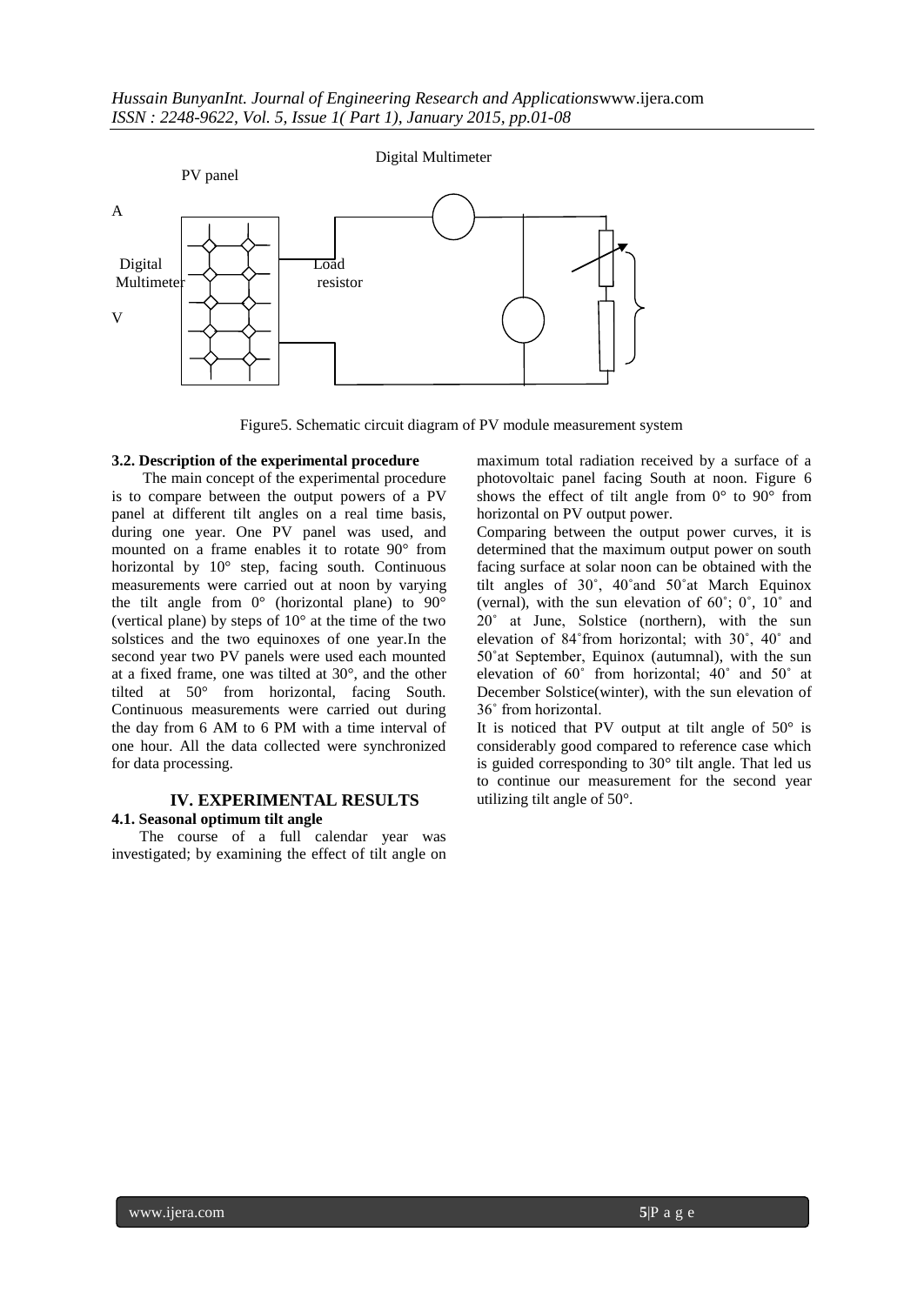

Figure6.Output power versus tilt angle for a full year of a PV panel

#### **4.2 Comparison between two tilt angles**

Second year measurements are carried out to compare between PV output corresponding to tilt angles 30° and 50° which supported to receive maximum radiation on its surface facing South at noon. Looking into the output power curves of Figure  $7(a \text{ to } 1)$ , it is determined that the  $30^\circ$  tilt angle exceeds in collecting radiation during April, May, June, July and August; as for the 50<sup>°</sup>tilt it is superior





in January, February, October,November and December.March and September have the same

Results let us conclude that PV output is superior at tilt angle 30° for the months April, May, June, July, and August. On the other hand PV output for 50° tilt angle is dominant for the months January, February,

effect on collecting radiation.

October, November, and December.

 $(a)$  (b)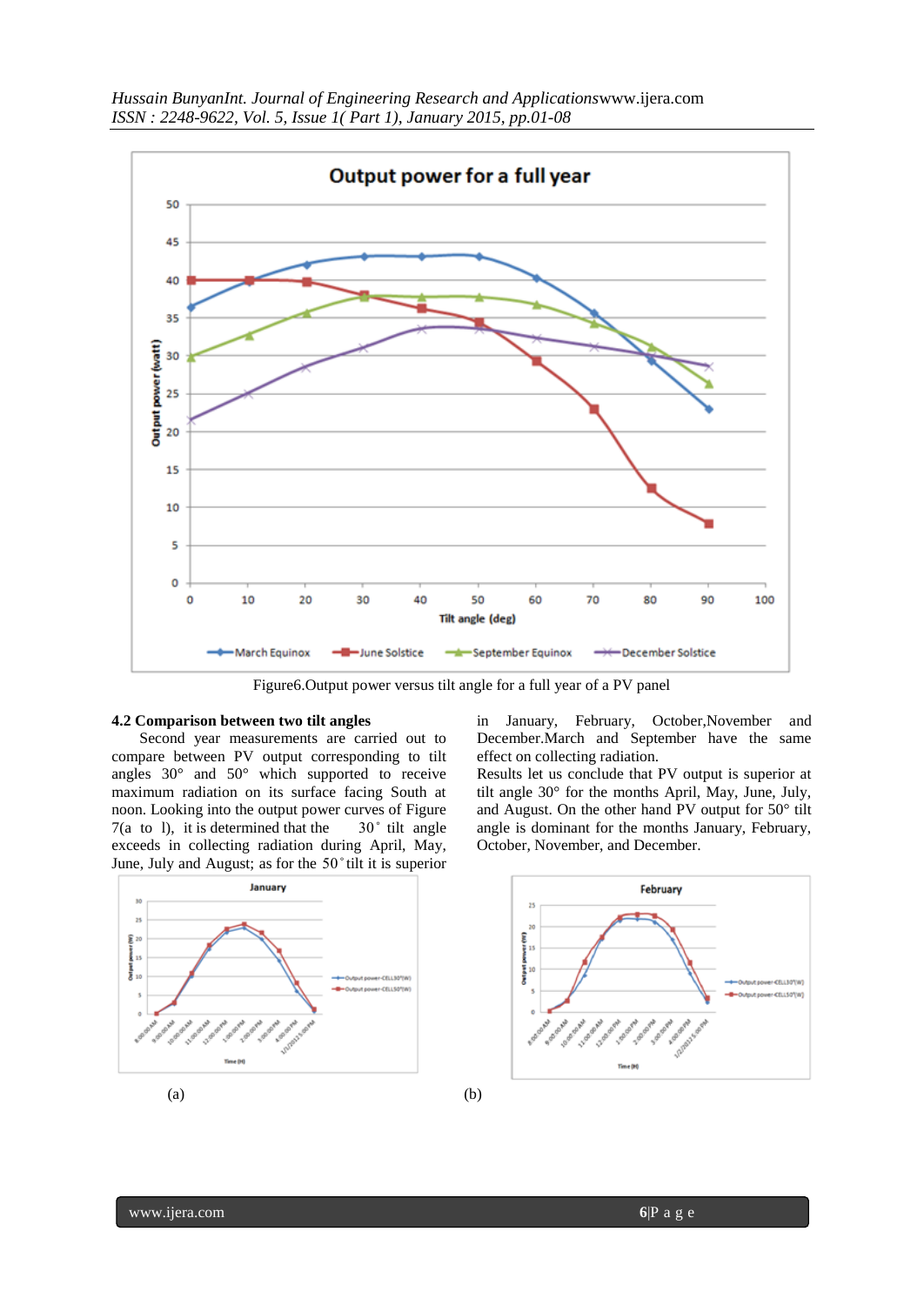



(e) (f)

It is determined from that, the 50° tilt angle can replace the 30° tilt angle without any considerable loss of output power.